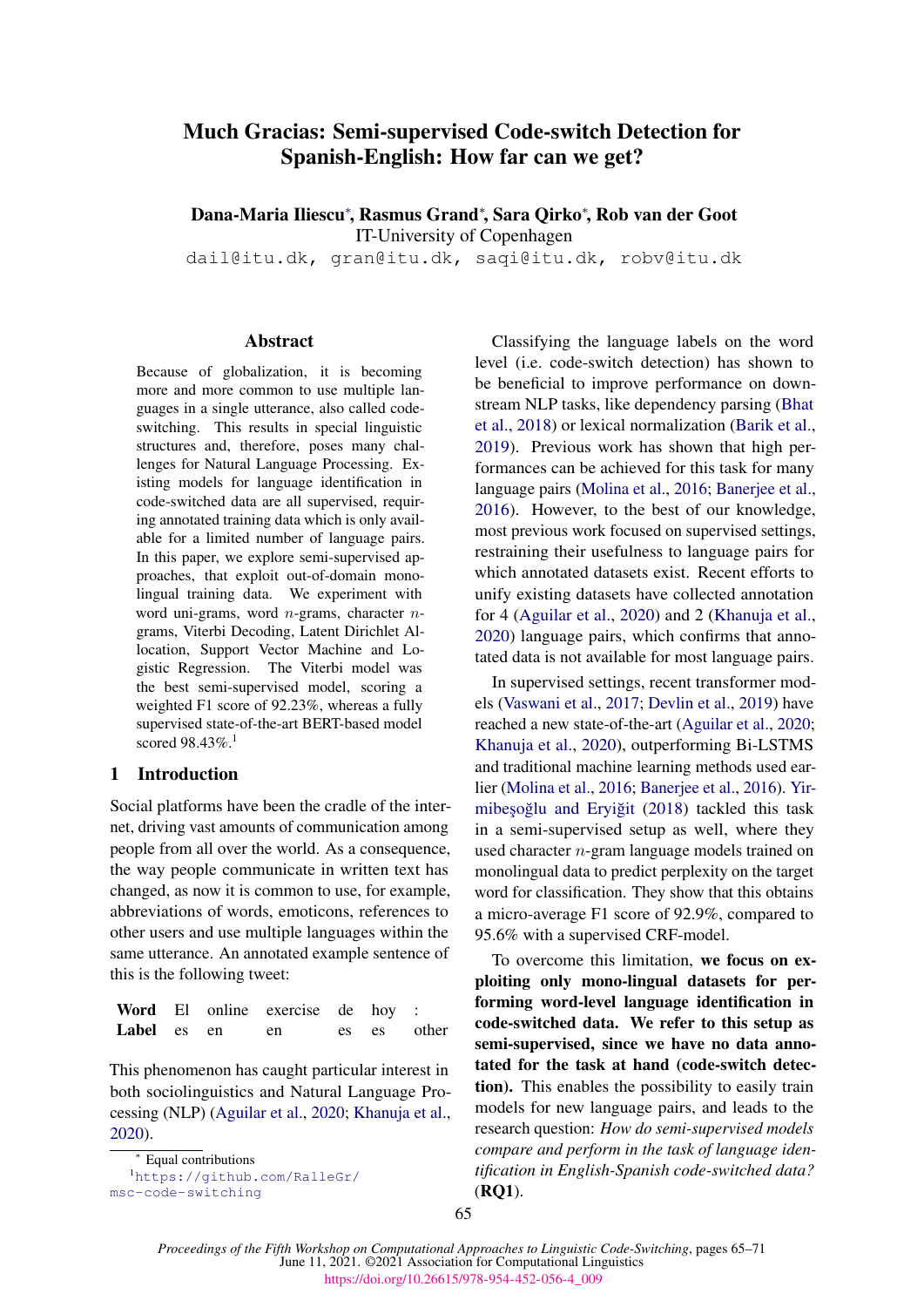Since supervised methods have the advantage of learning from annotated data, the second research question is: *How much can we reduce the gap in performance between the aforementioned semisupervised models and a supervised state-of-the-art model?* (RQ2).

Previous work in similar setups have automatically generated code-switched data from monolingual datasets [\(Santy et al.,](#page-4-8) [2021\)](#page-4-8). We consider this approach to be orthogonal to ours, and [Santy](#page-4-8) [et al.](#page-4-8) [\(2021\)](#page-4-8) exploit mono-lingual in-domain data, syntactic parsers and parallel sentences.

### 2 Datasets

In this section, we will first describe the manually annotated code-switched data that we use for evaluating our models, then we describe the monolingual data that we will use as "training" data. It should be noted that this is not real training data, as it is not annotated for the task at hand (thus the setting is semi-supervised).

### <span id="page-1-6"></span>2.1 Test data

To evaluate and compare our models, we use the Spanish-English (SPA-EN) part of the LinCE benchmark (a total of 32,651 posts equivalent to 390,953 tokens) [\(Aguilar et al.,](#page-4-0) [2020\)](#page-4-0). We chose this language pair because it has the challenge of increased similarity between the languages [\(Tristram,](#page-4-9) [1999\)](#page-4-9). In the original data, 8 labels are used, from which we only focus on the 3 labels necessary for the language identification task: lang1, lang2 and other, for English, Spanish and punctuation, numbers, symbols and emoticons, respectively. We use the default development and test splits for our experiments.

### <span id="page-1-5"></span>2.2 Monolingual data

In order to perform semi-supervised codeswitching detection, we use Wikipedia data, because it is available in many languages and easy to obtain. We extracted dumps from September 1st [2](#page-1-0)020 with Wikiextractor<sup>2</sup>. Without punctuation and numbers, the English dataset contains 420K distinct words and the Spanish dataset contains 610K distinct words.

It should be noted that there is a domain difference between the training and the dev/test data. However, collecting monolingual data from Twitter

<span id="page-1-0"></span><sup>2</sup>[https://github.com/attardi/](https://github.com/attardi/wikiextractor) [wikiextractor](https://github.com/attardi/wikiextractor)

is non-trivial.[3](#page-1-1) Furthermore, it should be noted that the Wikipedia datasets are not 100% monolingual, so there will be some Spanish data in the English dump and vice-versa. Both of these artefacts might have a negative effect on performance.

# <span id="page-1-3"></span>2.3 Automated annotation for monolingual tokens

Tokenization of the raw datasets is done using the English and Spanish SpaCy tokenization models<sup>[4](#page-1-2)</sup>, as it matches the tokenization of the development and test sets. Punctuation and non-word tokens (the other class) are identified with manually designed rules using regular expressions, and the python emoji package. Tokens that are not identified as other, are labeled with the corresponding label based on the language of the wikipedia.

# 3 Methods

### <span id="page-1-4"></span>3.1 Word uni-grams

We first clean the mono-lingual Wikipedia data by removing XML/HTML tags from the articles and special tokens that belong to the other class. We calculate the word probability based on the resulting data (word frequency/total number of words) using Laplace smoothing with a smoothing factor of 1.

#### 3.2 Word n-grams

We also experiment with taking a larger context into account through bi-grams and tri-grams. Here, we divide the frequency of the  $n$ -gram containing the word with the frequency of the leading  $(n - 1)$ gram. The probability is computed this way for a given word in each language, and then the label with the highest probability is assigned to the word. Laplace smoothing with a factor of 1 is used. In our initial experiments, tri-grams showed very low performance, so we use bi-grams in the remainder of this paper.

#### 3.3 Character n-grams

For this model, we calculate the joint log probability of words based on the monolingual training data, and assign the most probable label. We vary the n-gram size from 1 to 6 and use Laplace smoothing with a factor of 1.

<span id="page-1-1"></span><sup>&</sup>lt;sup>3</sup>[Twitter blog: Evaluating language identification perfor](https://blog.twitter.com/engineering/en_us/a/2015/evaluating-language-identification-performance.html)[mance](https://blog.twitter.com/engineering/en_us/a/2015/evaluating-language-identification-performance.html)

<span id="page-1-2"></span><sup>4</sup><https://spacy.io/>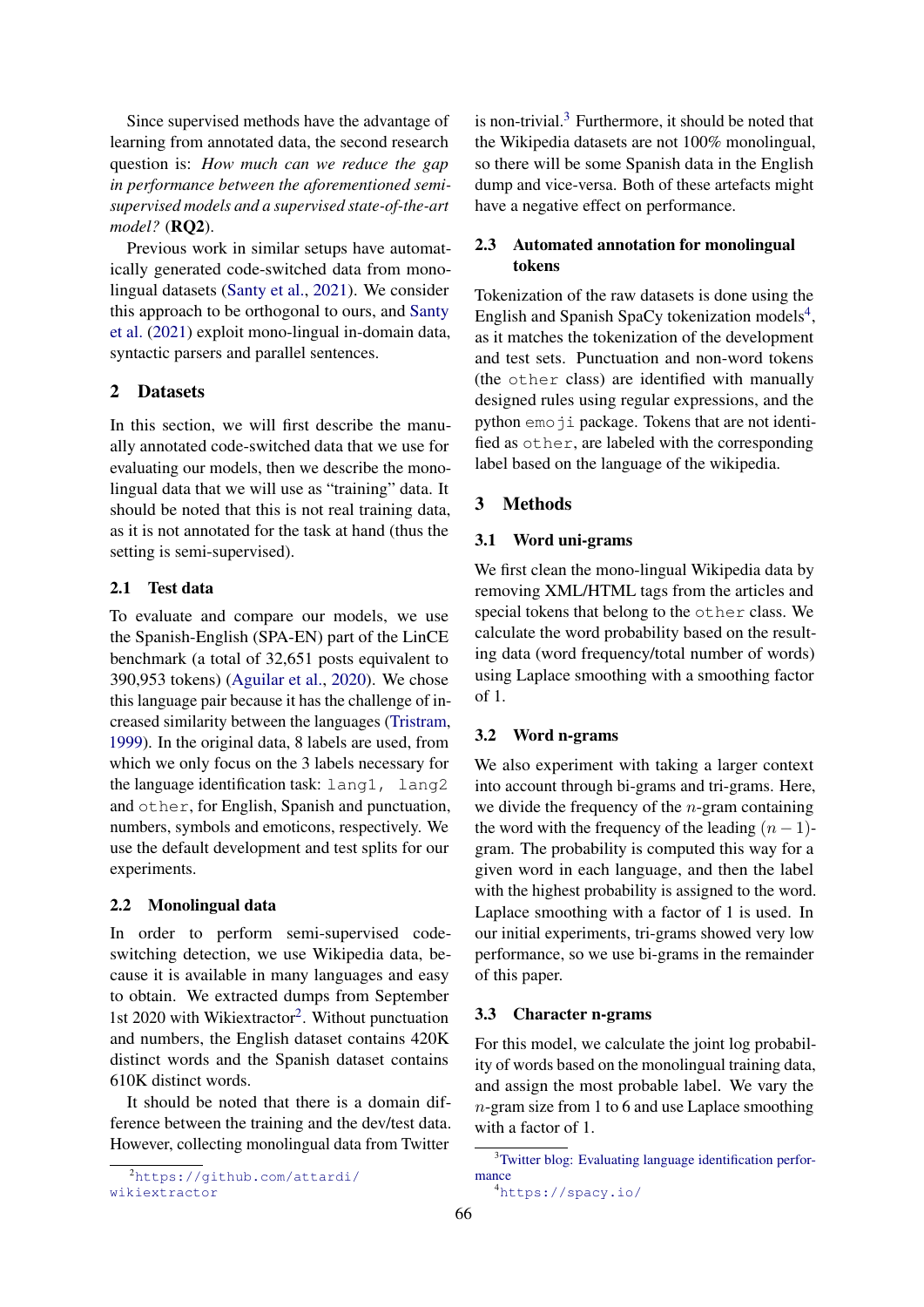#### 3.4 Viterbi decoding

The problem of code-switching can be represented as a Hidden Markov Model (HMM) problem, since a sentence can be seen as a Markov chain with hidden states that are the two different languages.

We use the Viterbi decoding algorithm [\(Forney,](#page-4-10) [1973\)](#page-4-10) to find the most probable sequence of states given the observations - namely, to assign a language label (state) to each word (observation). We used eginhard's implementation<sup>[5](#page-2-0)</sup> of the Viterbi algorithm and modified the starting and transition probabilities to the values specified below, which were found to be optimal using grid search on the development set using the range of initial probabilities for English from 0.1 to 0.9 with step size 0.1, transition probabilities for English from 0.05 to 0.95 with step size 0.05. The final hyperparameters are as follows:

- states: lang1 and lang2, other tokens are identified based on heuristics (see Section [2.3\)](#page-1-3);
- initial probabilities: 0.6 for English and 0.4 for Spanish;
- transition probabilities: 0.15 for transitioning to a different language and 0.85 for transitioning to the same language;
- emission probabilities: these are estimated through a relative probability model, the probability of the word being emitted from English, for example, is:

$$
P(w) = \frac{P(w|EN)}{P(w|EN) + P(w|SPA)}, \quad (1)
$$

where  $P(w|EN)$  and  $P(w|SPA)$  are probabilities given by the dictionaries described in section [3.1.](#page-1-4) In case this is 0 (i.e. the word does not occur in our monolingual data), the emission probability is calculated by a relative character bi-gram probability.

# 3.5 Latent Dirichlet Allocation

Generally, Latent Dirichlet Allocation (LDA) aims to find the topics a document belongs to using the words in the document as features. In our case, the documents are the words, the features are character *n*-grams (with  $n \neq 1$  to 5) and the topics are

English and Spanish. The LDA algorithm does not output labels for the resulting clusters, so we select the top 10 words based on weight that represent best each cluster, and assign them a language using the word uni-gram method (Section [3.1\)](#page-1-4). We use the Scikit Learn<sup>[6](#page-2-1)</sup> implementation of LDA with the TfidfVectorizer and use only the first 100,000 words from each monolingual dataset, in order to reduce training time.

#### 3.6 Support Vector Machine

For our Support Vector Machine (SVM) model, we consider the monolingual data (Section [2.2\)](#page-1-5) to be the gold training data, without tokens from the other class. Using TfidfVectorizer, we extract character *n*-gram features from each word, with  $n$  1 to 5. We use the Scikit Learn implementation with all default parameters and select the first 100,000 words from each dataset.

#### 3.7 Logistic regression

We use Logistic Regression in a weakly-supervised manner, the same as with SVM, where we consider the first 100,000 words from each Wikipedia dataset to be the gold training data. Again, we use TfidfVectorizer to extract character n-gram features, with  $n \, 1$  to 5, and rely on the default Scikit Learn implementation.

#### 3.8 Ensemble model

We also experiment with ensembling the previous methods, where we use a simple majority voting. We compare using all models, to using the best 3 and the best 5 models, as well as an oracle.

# 4 Results

To evaluate the performance of our models, we use weighted F1 score<sup>[7](#page-2-2)</sup>. As found in Table [1,](#page-3-0) Viterbi has the overall best performance scoring 95.76% on validation data and 92.23% on the test data. Word uni-grams, character n-grams, SVM and Logistic Regression models achieve results with a range of weighted F1 score from 90.34% to 92.19% on validation data and a range from 87.80% to 88.95% on test data.

We compare our performance to a supervised BERT-based classifier as implemented by the MaChAmp toolkit 0.2 [\(van der Goot et al.,](#page-4-11) [2021\)](#page-4-11).

<span id="page-2-0"></span><sup>5</sup>[https://github.com/eginhard/](https://github.com/eginhard/word-level-language-id/) [word-level-language-id/](https://github.com/eginhard/word-level-language-id/)

<span id="page-2-2"></span><span id="page-2-1"></span><sup>6</sup><https://scikit-learn.org/>

<sup>7</sup> over only the classes of interests; as mentioned in Section [2.1,](#page-1-6) we only focus on 3/8 labels of the LinCE data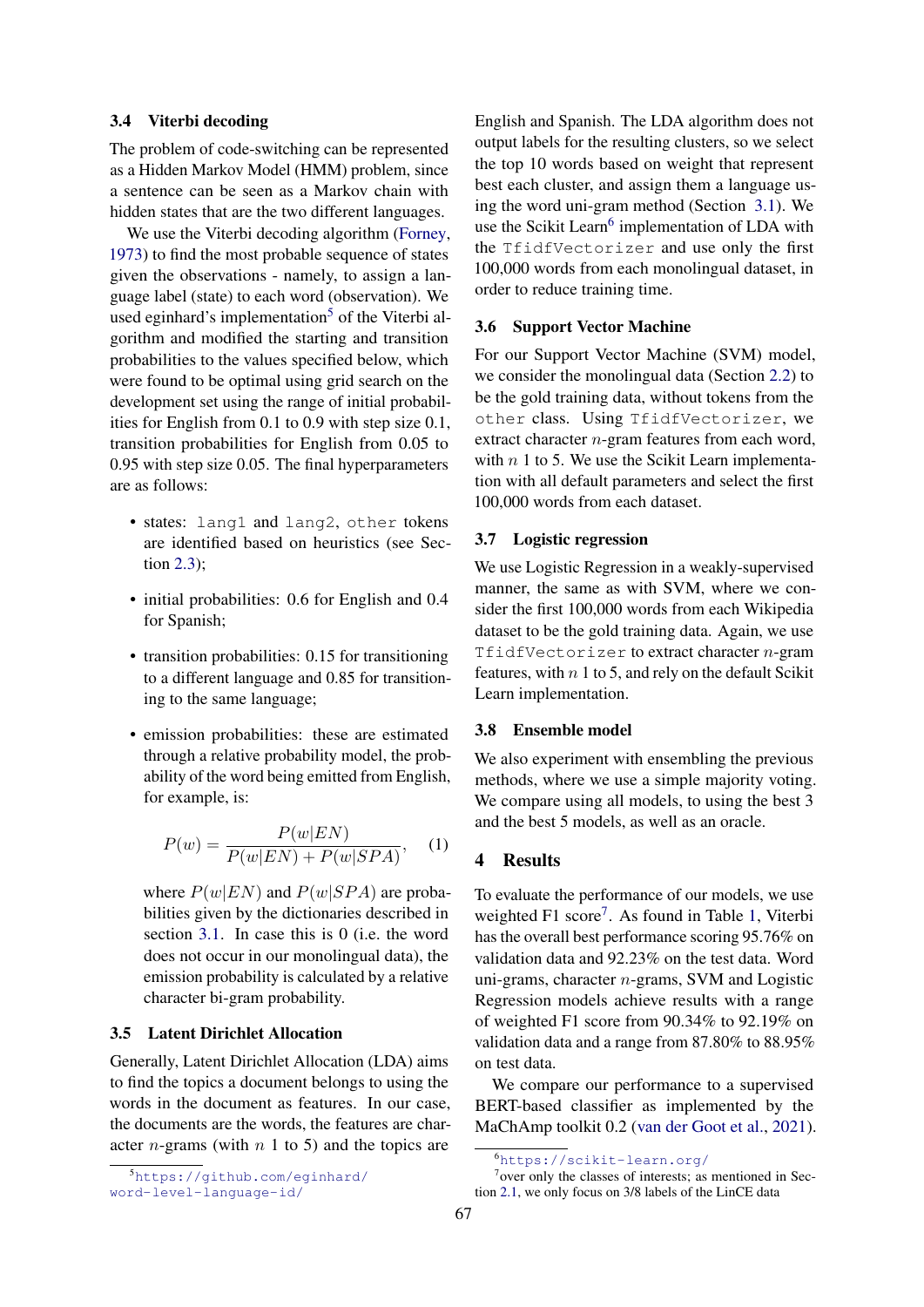<span id="page-3-0"></span>

| <b>Model</b>                  | Dev    | Test   |  |  |  |  |
|-------------------------------|--------|--------|--|--|--|--|
| Word uni-grams                | 91.32% | 88.25% |  |  |  |  |
| Word n-grams                  | 50.50% | 49.04% |  |  |  |  |
| Character n-grams             | 92.19% | 88.95% |  |  |  |  |
| Viterbi                       | 95.99% | 92.23% |  |  |  |  |
| LDA.                          | 64.40% | 62.84% |  |  |  |  |
| <b>Support Vector Machine</b> | 91.39% | 88.74% |  |  |  |  |
| Logistic regression           | 90.34% | 87.80% |  |  |  |  |
| <b>Ensemble Model</b>         |        |        |  |  |  |  |
| All models                    | 92.15% | 88.99% |  |  |  |  |
| Models 3, 4 and 6             | 93.72% | 90.27% |  |  |  |  |
| Models 1, 3, 4, 5 and 6       | 92.96% | 89.64% |  |  |  |  |
| $Oracle^*$                    | 98.47% |        |  |  |  |  |
| <b>Supervised</b>             |        |        |  |  |  |  |
| MaChAmp                       | 99.24% | 98.43% |  |  |  |  |
|                               |        |        |  |  |  |  |

Table 1: Models evaluated using weighted F1 score on validation and test data. <sup>\*</sup> Made use of gold labels

We use multilingual BERT and all default settings. Results in Table [1](#page-3-0) show that there is still a performance gap between the semi-supervised approaches and this state-of-the-art supervised model. When comparing common confusions of our best semi-supervised model (Viterbi) to the output of MaChAmp, we found that there was more confusion in the Viterbi model about other, where 213 words were classified as lang1 and 60 as lang2 instead, compared to just 3 and 1 in MaChAmp. Full confusion matrices can be found in the appendix.

The majority voting ensembling models do not lead to improved performance. However, the oracle ensemble, which always picks the correct label if it is available from one of the models, shows that there is potential in improving the selection method for ensembling.

# 5 Discussion

When inspecting the performances of the models per class (see also Table [2](#page-6-0) in the appendix), we found that, for the development dataset, all models have a better F1 score for English than for Spanish and, for the test dataset, the other way around. This might be due to a discrepancy between the label distribution of the two datasets and is a significant aspect to be investigated in future work.

Regarding the LDA model, its low performance can be explained by the results of [\(Zhang et al.,](#page-5-1) [2014\)](#page-5-1), which show that for the task of language filtering, the performance of LDA decreases when

the dominating language decreases under 70% of the whole text. This is also the case in our experiments, where the test data had a 54% English and 46% Spanish ratio. Furthermore, the amount of evidence per sample is rather low compared to the normal use of LDA (it is commonly used on the document level).

For character  $n$ -grams, we observed that the more we increased the value of  $n$ , the better results we got, up until  $n = 6$ . The higher order *n*-grams performed better with around 12% difference in validation weighted F1 score, as we can capture groups of letters that are representative for a language, e.g. 'tion' in English and 'cion' in Spanish. This model achieves good results also because it addresses the problem of misspelled words. For word n-grams, using tri-grams resulted in worse predictions than using bi-grams with around 11% difference in validation weighted F1 score.

For LDA, SVM and Logistic Regression models we tried to vectorize data with CountVectorizer from Scikit Learn, which gives the termfrequency for each n-gram in a word. However, TfidfVectorizer performed approximately 1% better in LDA and Logistic Regression and 4% for SVM in validation data. This was then the preferred vectorizer in all models, as it helps decreasing the impact of very frequent character n-grams that are not expressing much value and gives more importance to less frequent character  $n$ -grams.

The fact that the oracle model has a 3% higher weighted F1 score than the best model (in validation data), suggests that there is room for improvement for the ensemble model with other methods than majority voting. Improvements on the single models could be achieved by using bigger monolingual datasets of the same size or selecting a corpus that is more similar to the test set (social media-like posts), which is not as easy to query as Wikipedia articles. The overall performance of the models can also be slightly improved by a more complex method for the other class (the existing rule-based method scored an F1 of 96.76, see Table [2](#page-6-0) in the appendix).

The training efficiency of the Viterbi model and the supervised model were measured in a Windows Sub-system for Linux environment on an i7-7700K processor with 16GB ram. We ran the MaChAmp model in this environment and it completed in 53,990 seconds. In comparison, the Viterbi training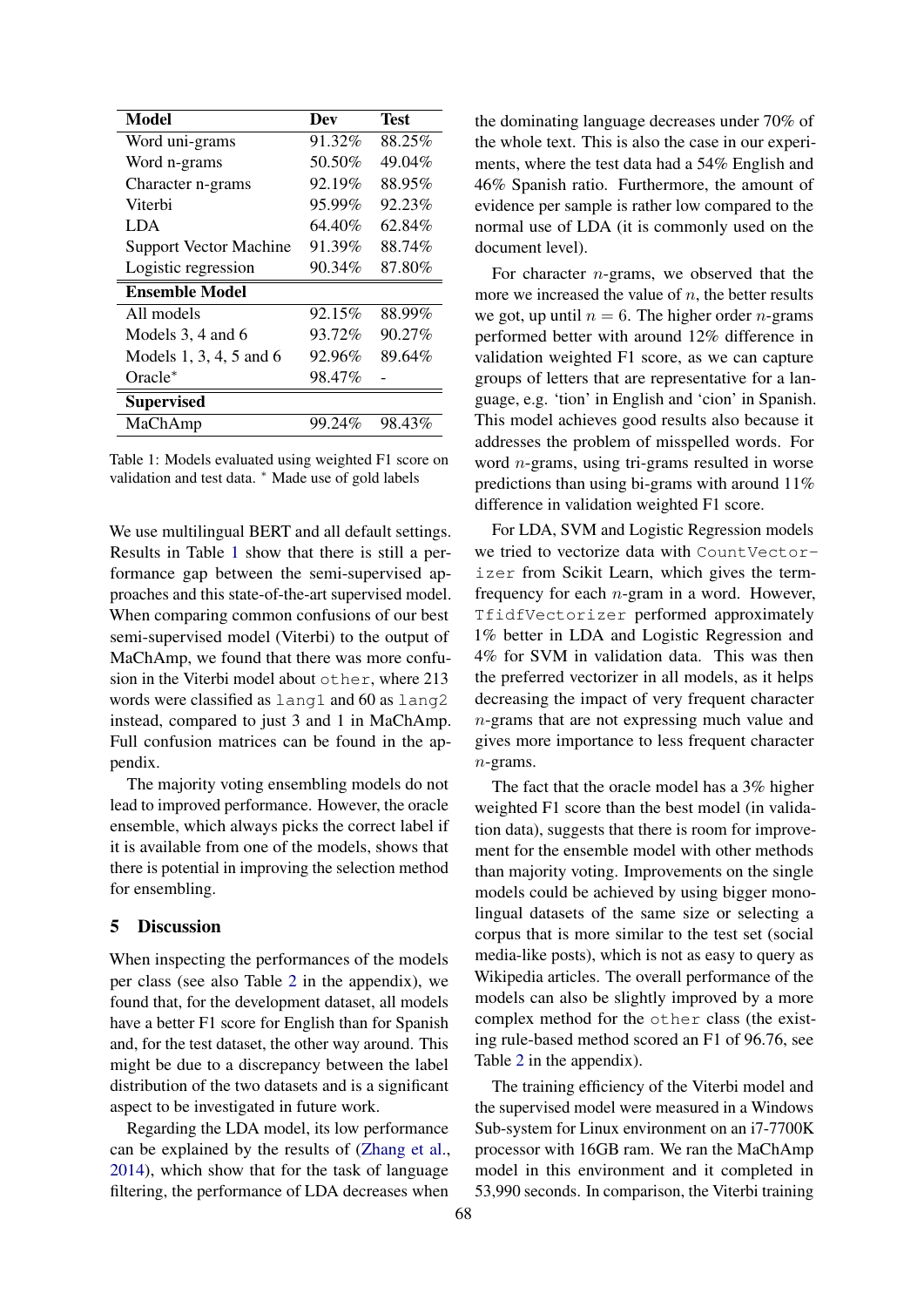completed in 1,805 seconds, which is an improvement of almost 30 times faster than the MaChAmp model.

# 6 Conclusion

In this study we evaluated different types of models, namely word uni-grams, word n-grams, character n-grams, Viterbi Decoding, Latent Dirichlet Allocation, Support Vector Machine and Logistic Regression, for the task of semi-supervised language identification in English-Spanish codeswitched data. We found that most of the models achieved promising results, however, the Viterbi model performed the best with a weighted F1 score of 95.76% on validation data and 92.23% on test data (RQ1). Using this model, one can potentially train CS-detection for many more language pairs as previously possible. Furthermore, since the majority voting did not lead to improvements, we experimented with an Oracle model, which showed that by combining results form our models, the best score we could achieve is 98.47% on validation data. Even though the results were good, our models still underperformed compared to the supervised MaChAmp model, that scored 99.24% weighted F1 score on validation data and 98.43% on test data (RQ2). There is also a clear take away that, by using simpler, faster approaches like ours and when top performance is not crucial, one can avoid the extensive process of human-annotation and long training time that are needed by finetuning these large transformer models on supervised data.

### References

- <span id="page-4-0"></span>Gustavo Aguilar, Sudipta Kar, and Thamar Solorio. 2020. [LinCE: A centralized benchmark for linguis](https://www.aclweb.org/anthology/2020.lrec-1.223)[tic code-switching evaluation.](https://www.aclweb.org/anthology/2020.lrec-1.223) In *Proceedings of the 12th Language Resources and Evaluation Conference*, pages 1803–1813, Marseille, France. European Language Resources Association.
- <span id="page-4-5"></span>Somnath Banerjee, Kunal Chakma, Sudip Kumar Naskar, Amitava Das, Paolo Rosso, Sivaji Bandyopadhyay, and Monojit Choudhury. 2016. [Overview](https://www.microsoft.com/en-us/research/wp-content/uploads/2017/01/MSIR-16-Overview.pdf) [of the mixed script information retrieval \(MSIR\) at](https://www.microsoft.com/en-us/research/wp-content/uploads/2017/01/MSIR-16-Overview.pdf) [FIRE-2016.](https://www.microsoft.com/en-us/research/wp-content/uploads/2017/01/MSIR-16-Overview.pdf) In *Forum for Information Retrieval Evaluation*, pages 39–49. Springer.
- <span id="page-4-3"></span>Anab Maulana Barik, Rahmad Mahendra, and Mirna Adriani. 2019. [Normalization of Indonesian-](https://doi.org/10.18653/v1/D19-5554)[English code-mixed Twitter data.](https://doi.org/10.18653/v1/D19-5554) In *Proceedings of the 5th Workshop on Noisy User-generated Text (W-NUT 2019)*, pages 417–424, Hong Kong, China. Association for Computational Linguistics.
- <span id="page-4-2"></span>Irshad Bhat, Riyaz A. Bhat, Manish Shrivastava, and Dipti Sharma. 2018. [Universal Dependency parsing](https://doi.org/10.18653/v1/N18-1090) [for Hindi-English code-switching.](https://doi.org/10.18653/v1/N18-1090) In *Proceedings of the 2018 Conference of the North American Chapter of the Association for Computational Linguistics: Human Language Technologies, Volume 1 (Long Papers)*, pages 987–998, New Orleans, Louisiana. Association for Computational Linguistics.
- <span id="page-4-7"></span>Jacob Devlin, Ming-Wei Chang, Kenton Lee, and Kristina Toutanova. 2019. [BERT: Pre-training of](https://doi.org/10.18653/v1/N19-1423) [deep bidirectional transformers for language under](https://doi.org/10.18653/v1/N19-1423)[standing.](https://doi.org/10.18653/v1/N19-1423) In *Proceedings of the 2019 Conference of the North American Chapter of the Association for Computational Linguistics: Human Language Technologies, Volume 1 (Long and Short Papers)*, pages 4171–4186, Minneapolis, Minnesota. Association for Computational Linguistics.
- <span id="page-4-10"></span>G. D. Forney. 1973. [The Viterbi algorithm.](https://doi.org/10.1109/PROC.1973.9030) In *The viterbi algorithm*, 3, pages 268–278.
- <span id="page-4-1"></span>Simran Khanuja, Sandipan Dandapat, Anirudh Srinivasan, Sunayana Sitaram, and Monojit Choudhury. 2020. [GLUECoS : An evaluation benchmark for](https://www.aclweb.org/anthology/2020.acl-main.329.pdf) [code-switched nlp.](https://www.aclweb.org/anthology/2020.acl-main.329.pdf) In *Proceedings of the 58th Annual Meeting of the Association for Computational Linguistics*, page 3575–3585.
- <span id="page-4-4"></span>Giovanni Molina, Fahad AlGhamdi, Mahmoud Ghoneim, Abdelati Hawwari, Nicolas Rey-Villamizar, Mona Diab, and Thamar Solorio. 2016. [Overview for the second shared task on](https://doi.org/10.18653/v1/W16-5805) [language identification in code-switched data.](https://doi.org/10.18653/v1/W16-5805) In *Proceedings of the Second Workshop on Computational Approaches to Code Switching*, pages 40–49, Austin, Texas. Association for Computational Linguistics.
- <span id="page-4-8"></span>Sebastin Santy, Anirudh Srinivasan, and Monojit Choudhury. 2021. [BERTologiCoMix: How does](https://www.aclweb.org/anthology/2021.adaptnlp-1.12) [code-mixing interact with multilingual BERT?](https://www.aclweb.org/anthology/2021.adaptnlp-1.12) In *Proceedings of the Second Workshop on Domain Adaptation for NLP*, pages 111–121, Kyiv, Ukraine. Association for Computational Linguistics.
- <span id="page-4-9"></span>Hildegard L. C. Tristram. 1999. *How Celtic is Standard English?* Nauka.
- <span id="page-4-11"></span>Rob van der Goot, Ahmet Üstün, Alan Ramponi, Ibrahim Sharaf, and Barbara Plank. 2021. [Mas](https://www.aclweb.org/anthology/2021.eacl-demos.22)[sive choice, ample tasks \(MaChAmp\): A toolkit](https://www.aclweb.org/anthology/2021.eacl-demos.22) [for multi-task learning in NLP.](https://www.aclweb.org/anthology/2021.eacl-demos.22) In *Proceedings of the 16th Conference of the European Chapter of the Association for Computational Linguistics: System Demonstrations*, pages 176–197, Online. Association for Computational Linguistics.
- <span id="page-4-6"></span>Ashish Vaswani, Noam Shazeer, Niki Parmar, Jakob Uszkoreit, Llion Jones, Aidan N Gomez, Ł ukasz Kaiser, and Illia Polosukhin. 2017. [Attention is all](https://proceedings.neurips.cc/paper/2017/file/3f5ee243547dee91fbd053c1c4a845aa-Paper.pdf) [you need.](https://proceedings.neurips.cc/paper/2017/file/3f5ee243547dee91fbd053c1c4a845aa-Paper.pdf) In *Advances in Neural Information Processing Systems*, volume 30. Curran Associates, Inc.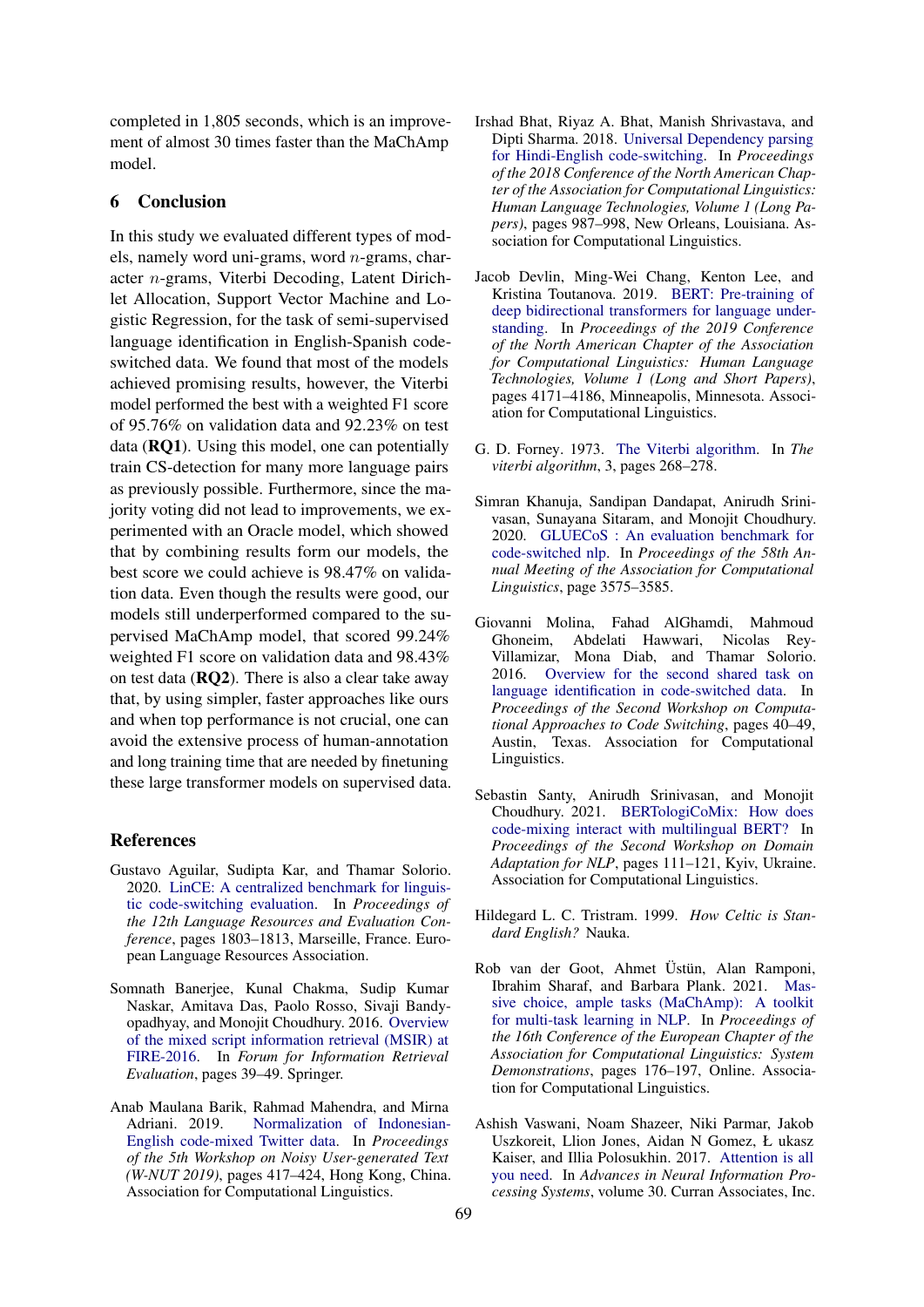- <span id="page-5-0"></span>Zeynep Yirmibeşoğlu and Gülşen Eryiğit. 2018. [De](https://doi.org/10.18653/v1/W18-6115)[tecting code-switching between Turkish-English lan](https://doi.org/10.18653/v1/W18-6115)[guage pair.](https://doi.org/10.18653/v1/W18-6115) In *Proceedings of the 2018 EMNLP Workshop W-NUT: The 4th Workshop on Noisy Usergenerated Text*, pages 110–115, Brussels, Belgium. Association for Computational Linguistics.
- <span id="page-5-1"></span>Wei Zhang, Robert AJ Clark, and Yongyuan Wang. 2014. Unsupervised language filtering using the latent dirichlet allocation. In *Fifteenth Annual Conference of the International Speech Communication Association*.